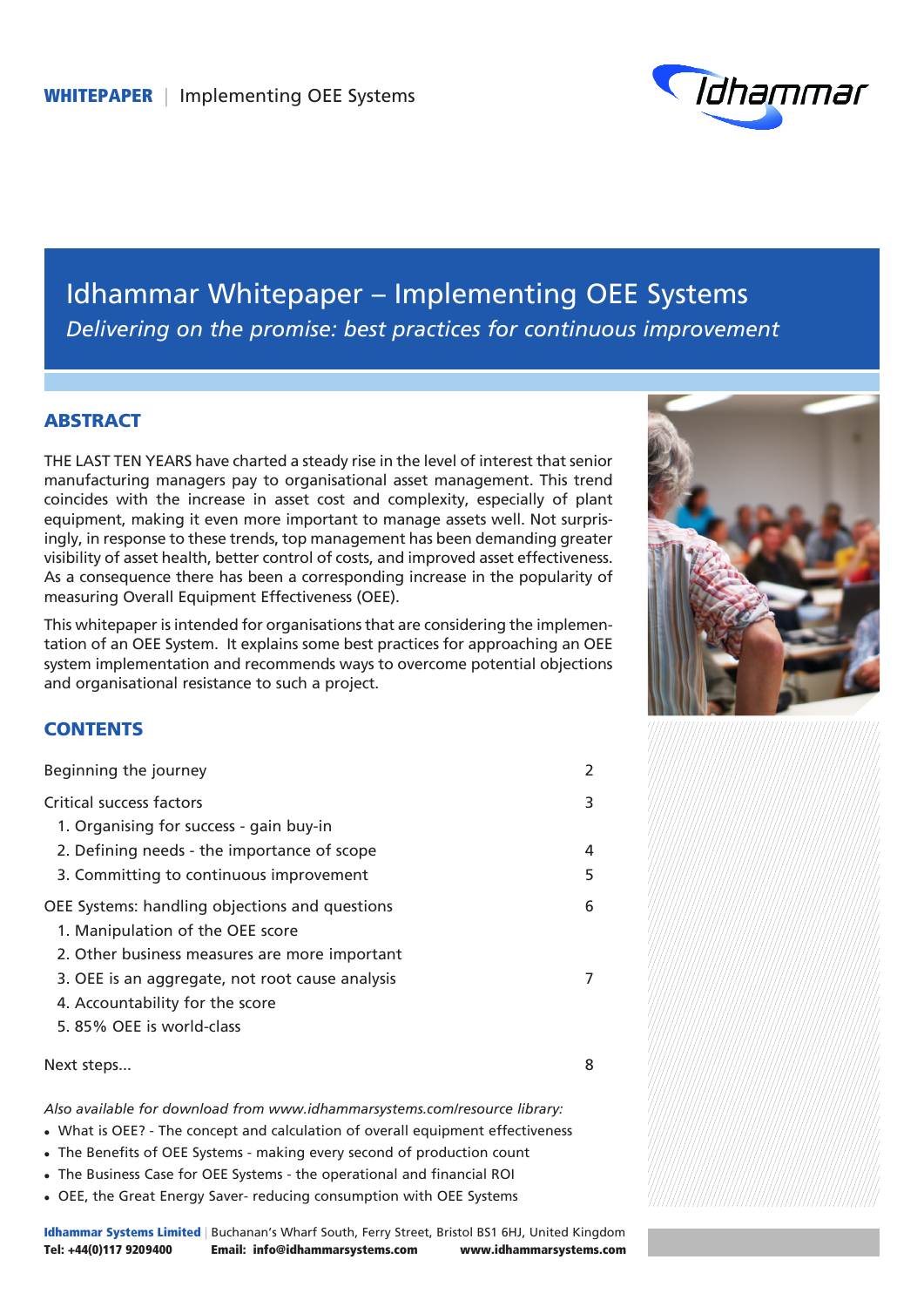OEE SYSTEMS IDENTIFY PROBLEM AREAS and accurately report the symptoms of each problem. However, the real opportunity lies in the ability to determine the root causes for each loss, and to then implement effective corrective actions to eliminate them. OEE Systems can also be used to gather additional data, create and report against improvement plans/agendas, and verify or validate the actions taken to rectify the issues identified.

### *Implementing an OEE System can be likened to switching on the light in a darkened room. Nothing has changed, but you can now see things more clearly.*

An OEE System is a powerful tool which is best used to illuminate our understanding of the production process and identify opportunities to drive improvements.

Deciding to put an OEE System into operation is a positive first step, but it's only part of the equation. As with anything, it can be implemented properly, or not applied well at all. To achieve a successful implementation and to optimise the success of an OEE System, organisations must focus on ensuring a commitment to using it as a fundamental, organisation-wide tool to drive continuous improvement in an effective manner.

## Beginning the journey

### Agree an "OEE Amnesty"

Lean proponents all agree that it is not the actual OEE score that is important, but how the data is used to discover, drive and measure improvements.

Therefore, if OEE is already being measured (for example by means of a spreadsheet), it is a good idea to enforce an "OEE Amnesty" during the first few months after implementation. When a new system is implemented, it is likely that more accurate data capture will alter the previous bench-mark. A dip in OEE score should not be viewed as a poor reflection on existing operations, but rather as a means to uncover and get to grips with new opportunities for improvement.

Determining how management intends to use the OEE score is another important consideration in the planning process for implementing an OEE System. Using the score as a means to penalise or reward undermines the potential benefits, as staff may be tempted to manipulate the data.



*For more information on OEE as a concept, or on the benefits of OEE Systems, please refer to separate whitepapers available on: www.idhammarsystems.com/resource library*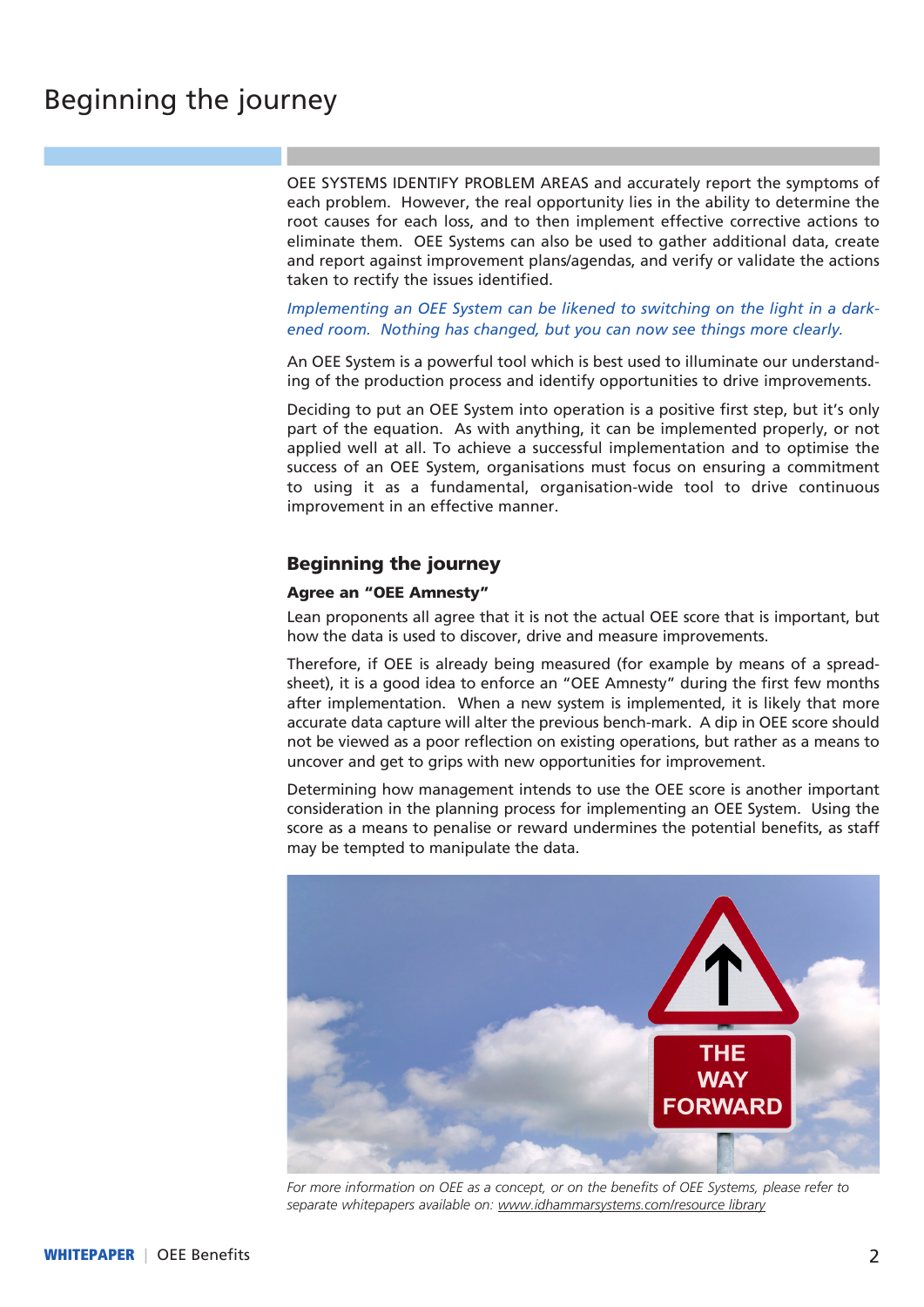# Critical Success Factors



# 1. Organising for success - gaining buy-in

NOT SURPRISINGLY all successful OEE System integrations take place when all levels of an organisation engage in the selection and implementation processes. It is imperative to have top-down sponsorship for the implementation of an OEE System, but it is equally vital to gain support from the shop floor. We therefore recommend the following actions:

## Invest in training and education

Whether OEE is already measured and used by an organisation or not, it is essential to properly introduce OEE as both a concept and as a system tool to all levels of your organisation in order to make the metric meaningful and to overcome resistance to change. Understanding the role of OEE and its key benefit as part of a continuous improvement programme can help to dispel fear, uncertainty and doubt around its introduction.

Training also reinforces the need to accurately collect and record data, in order to drive continuous improvements that benefit the overall organisation.

## Involve IT from the outset

The IT function is a key stakeholder in the success of implementing an OEE System, able to help define needs in terms of system integration (for example with ERP and MIS software), and also in assessing the relative merits of different suppliers.

### Appoint cross-functional champions

To ensure engagement and buy-in from all areas of the plant, appointing crossfunctional OEE champions to help train, monitor objections, evaluate system usage, and provide ongoing assistance, can be very effective. This also makes sure that function specific issues are recognised and addressed.

### Set realistic goals

Before implementing an OEE System, it is important to fully understand the ROI opportunity for your organisation, and many systems manufacturers will help you do this. From this baseline understanding, it will be possible to set realistic goals and targets, so that you can identify "what success will look like". This should be far more than an end-point exercise, as its good practice to celebrate interim targets reached along the way.

Another aspect of this is to recognise and acknowledge from the outset that it may be necessary to run the new OEE System in parallel with existing processes initially in order to gain confidence and conduct benchmarks. Establishing goals for how quickly the transition will be completed can also help to alleviate any frustration caused by the initial workload during set-up.

# 2. Defining needs - the importance of scope

BEFORE SELECTING AND IMPLEMENTING an OEE System, there are a number of key factors that need to be discussed and agreed:

### Take an iterative approach

Start with an assessment of some of your key processes to determine which one(s) may be good candidates for deeper OEE review and analysis then collect some baseline data and perform an initial assessment. Working closely with your OEE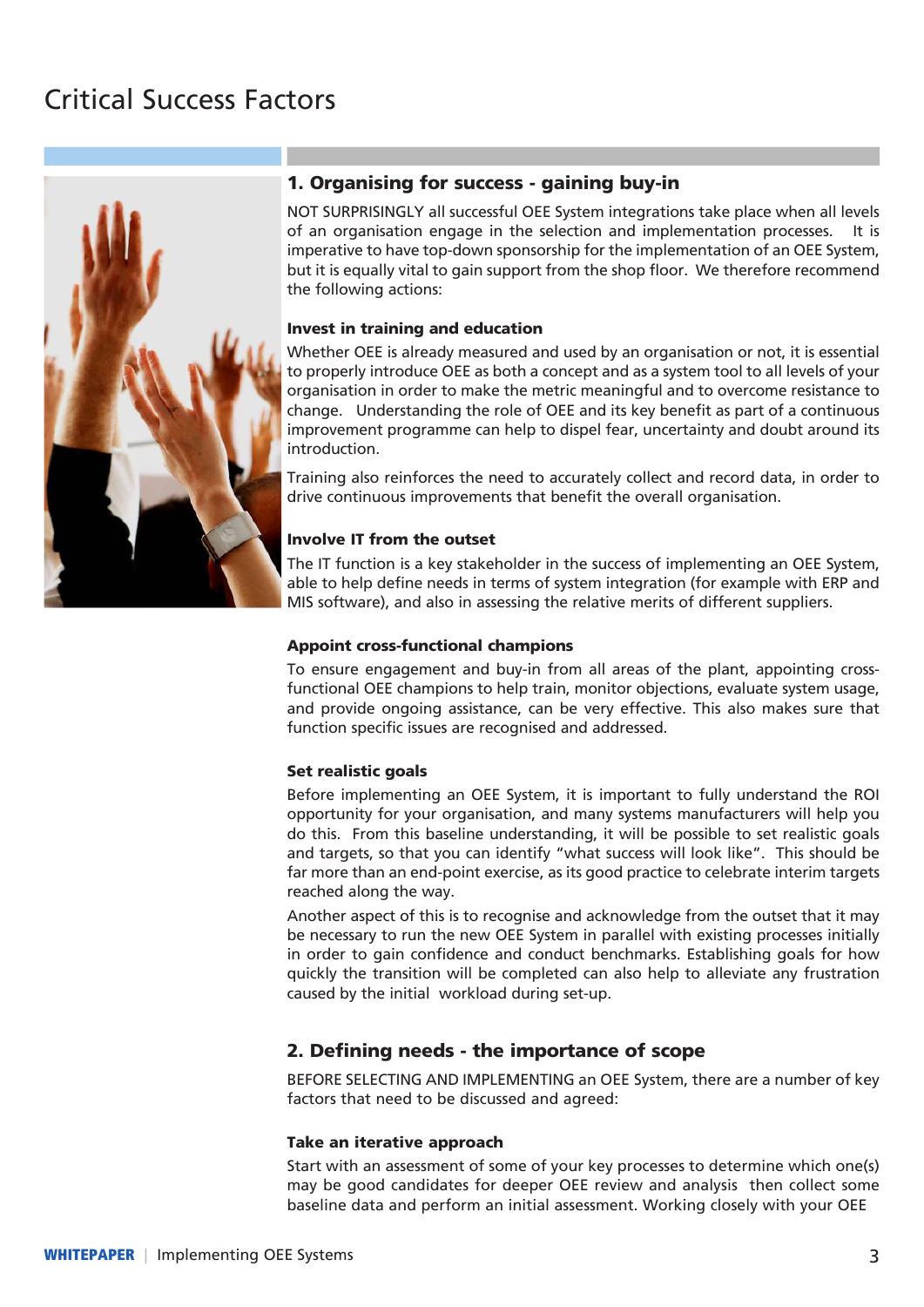# Critical Success Factors



System supplier, you should be able to evaluate the data available and start to identify gaps or issues.

Implementing an OEE system on a sub-set of the plant will make it easier to perform a broader roll-out at a later date. The early pilot can iron out any issues and provide useful training and experience for staff members.

### Determine how the OEE System integrates with existing IT infrastructure

Involving the IT function from the outset of the project is a critical success factor, particularly when it comes to setting up automatic data capture, where the OEE data can also serve as an important feed to existing systems. Deciding to integrate systems from the beginning can prevent the duplication of effort caused by repetitive data entry.

#### Consider data capture - where, when, and how

The OEE factors (Availability, Performance and Quality) are process output results. The accuracy and effectiveness of this data has an enormous bearing on the efficacy of any improvements made. There are a number of decisions to be made around the capture of this data, namely: where, when and how to capture?

Availability may be calculated during the run, Performance can only be measured after each machine cycle has been completed, and Quality can only be determined after the unit is produced. Therefore, it typically makes sense to measure OEE at the end (output) of the asset, line or process. However, for organisations where production cells are impacted by upstream or downstream operations, or bottlenecks, it may be preferable to measure the OEE in real-time at the bottleneck process. In this way any variations in OEE will correlate directly to upstream or downstream process performance and cause the OEE to act as a trigger or control point for corrective action.

The when and the how to capture this data is very much dependent on whether an organisation is looking to invest in real-time, automated data capture or more manual data capture methods. While manual data capture generally provides sufficient insight to improve OEE scores to a certain extent, once they reach 65% or more the losses experienced are likely to be as a result of more subtle performance issues. Discovering these issues requires highly accurate, real-time data acquisition. For example, while 240 x 15 second stops in an 8 hour shift are almost impossible to record manually, collectively they still account for an hour of lost production.

Moving to automated data capture increases accuracy by measuring every second of production, enables deeper analysis into hidden issues, and reduces paperwork on the factory floor. Automatic time recording also provides a further benefit and the ability to manage plant start-ups.

There is then the choice of data capture methods available to you, either using a process control system or using touch-screen systems.

Whilst fully automatic process control systems, where the time and failure reason is pulled from the PLC (Programmable Logic Controller) to provide accurate time-based information, they fail to accurately obtain the full causal information behind the stoppage. For example, an operator seeing a fault at the end of the line chooses to stop the line by opening the nearest machine guard. As a consequence the alarm list records 'guard open', when in reality this had nothing to do with the true cause of the failure. The key to accurate, meaningful OEE information is the continued involvement of the operator in the process as automated data gathering exercises result in little buy-in/ownership on the shop-floor.

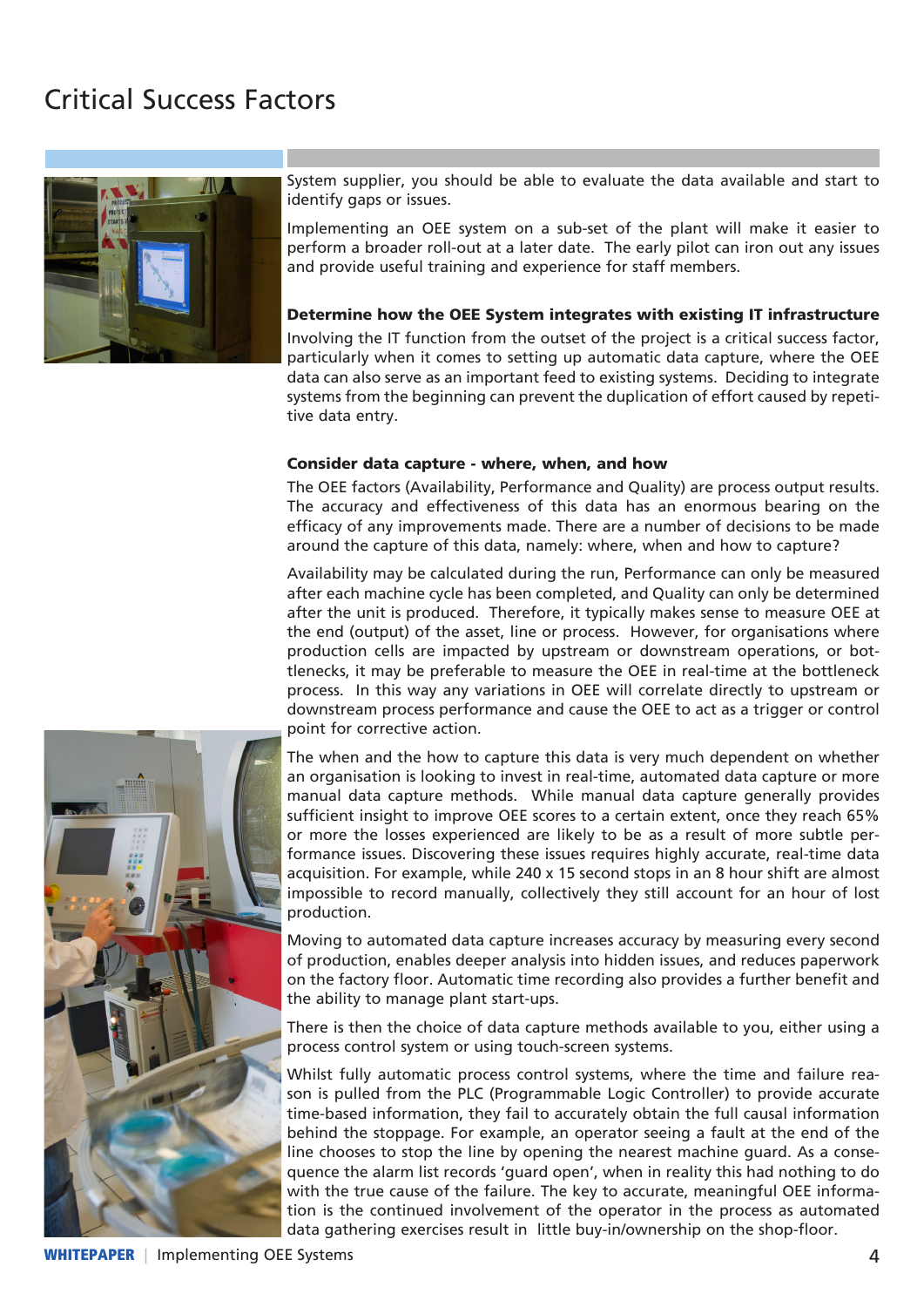### Decide who needs to know what and when - Visual Reports & Alerts

The sharing and dissemination of information is another critical success factor. It influences the overall "ownership" felt across the organisation for the OEE data and improvement programme, and also enables management to respond in a timely and appropriate manner to keep improvements on track.

Determine what kind of communication you require from your OEE System. As well as user-configured and automated reporting formats, it is possible to add in:

- Andon Displays situated at line end show the current status of production
- Dashboards provide an at- a-glance- view of site-wide production
- <sup>l</sup>SMS or email alerts can be triggered and sent to defined individuals/groups



*Further discussion of data acquisition and reporting methods, and the associated benefits, is available at http://www.idhammarsystems.com/oee*

### Is it a single site or group-wide implementation?

OEE Systems can also be used as group-wide tools for driving continuous improvement across a number of sites. This can help identify weaker organisational areas and help to widen the use of best practices. If you are considering a group-wide implementation, it is essential to spend time determining a common standard for capturing and measuring OEE. Small differences in implementation from one site to another can create large discrepancies that mislead the decision making processes. Care should always be taken when comparing OEE scores between lines, plants or sites.

## 3. Committing to continuous improvement

THE FINAL REQUIREMENT FOR SUCCESS is an ongoing commitment to continuous improvement. OEE is the single metric that can be used to identify where significant losses are being incurred, and OEE Systems can provide the data, and drill down capabilities to support root cause analysis and solution evaluation. OEE Systems provide an excellent tool to help you to focus your improvement efforts, supported by data capture systems that provide real time intelligence and valuable insight into your processes.

However, these tools need to be used in collaboration with an ongoing problem solving strategy and CI programme to result in performance improvement.

A well implemented OEE strategy should become evident on the balance sheet through improved material utilisation, reduced labour variance (straight and overtime reductions), reduced scrap costs, reduced rework costs, and other burden account reductions.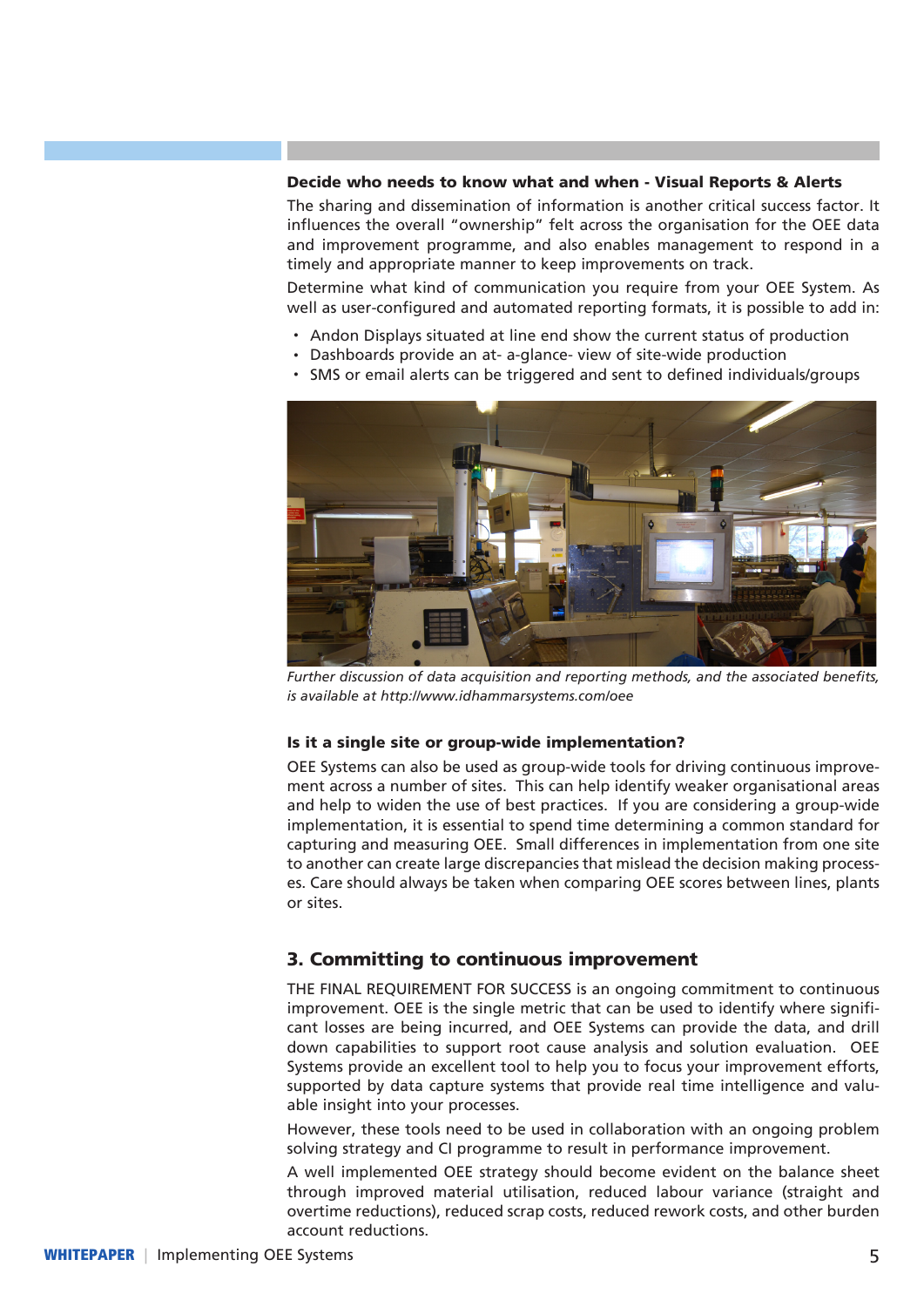# OEE Systems - handling questions and objections



AS WITH ALL TOOLS there are opportunities for OEE and OEE Systems to be applied and used incorrectly. As a result, this can cause a legacy of misinformation about its real use and benefit. The following section discusses ways to overcome five of the most common objections and questions:

### Scores can be manipulated, so why bother measuring OEE?

Clearly, as with any metric, the OEE score can be manipulated to achieve an end. Too much focus on OEE to evaluate the performance of an asset, plant or person, as opposed to using OEE as a change management tool, can place undue pressure on people to manipulate the results. However, by recognising this fact from the outset, many organisations have been able to avoid this pitfall through sound management practice, careful implementation and robust set up of the OEE System in their environment.

The most common approaches to OEE manipulation include:

- Basing one or more ratios on plan versus theoretical maximum, working the numbers in your favour, such as running the asset for an additional shift, or cranking the speed temporarily to 11 units/hour, or reducing the scrap rate by holding off on unnecessary setups and changeovers.
- Influencing the 'available time' figure used for a piece of equipment when calculating utilisation. Hard-liners argue that every available hour in the year should be considered, as only when a machine runs 24hours, 365 days per year is it being 'fully utilised'. Others argue that it should only be the hours which are 'scheduled' as the former calculation would result in a very low number for a plant only working 8 hour shifts. .
- 'Cheating' when OEE data is collected manually at the end of a shift, without the appropriate level of supervision and accountability.

There are a number of ways to avoid this manipulation and to ensure the successful implementation of an OEE System:

- 1 Firstly, by helping operators and managers to understand the reason for the implementation, and ensuring that there is full buy-in to its use.
- 2 By providing appropriate training that shows how the metric is made up and how the system can be used to drive the improvement agenda cross functionally.
- 3 Then by reinforcing the need for accurate data capture and by providing appropriate data capture techniques, checks and balances.
- 4 Finally by ensuring that the OEE metric is never used to reward or penalise employees.

The real measure of the success of an OEE System implementation, lies less in the actual rise of the OEE score, but in the organisational capability to either produce more in the same time, or achieve the same levels of production in less time.

### It's not just OEE that's important, what about other business measures?

Information is the foundation of intelligent business decisions, including making trade-offs, and OEE Systems are capable of providing a high proportion of the information needed to make decisions but the metric is not designed to be, and should not be used in isolation

While it can be assessed and reviewed independently, it is important to understand the effect on the system and organisation as a whole. OEE can, and should, be used in conjunction with other lean tools and techniques (for example, 5S, Six Sigma and TPM), to determine and drive improvements. Together with OEE, these tools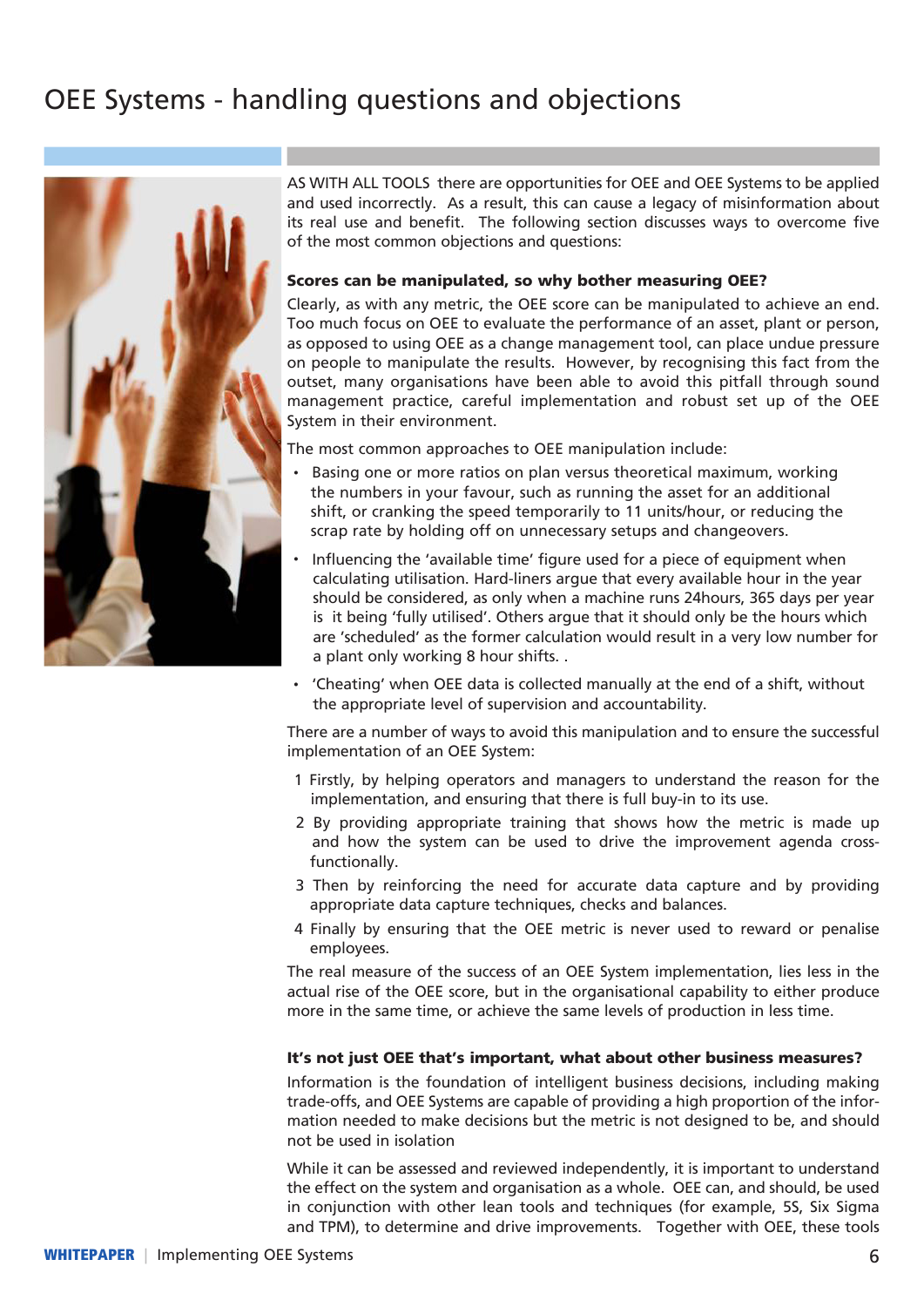provide the framework for decision making with additional pieces of information such as asset utilisation, productivity, reliability (MTBF), and total cost of ownership.

Moreover, it has been shown that there is a direct correlation between improvements in OEE and improvements in wider business concerns such as energy consumption and maintenance costs. A number of case studies exist to illustrate this phenomenon, including the use of an OEE System at the British Bakeries Division of Premier Foods available at www.idhammarsystems.com/case studies

### OEE is an aggregate measure, what about root cause analysis?

Some people will argue that, due to its aggregate nature, OEE metrics fail to assist diagnosis of the underlying problem. However, authorities on lean manufacturing would argue that by taking three different manufacturing elements into account, OEE is actually a more balanced metric that highlights the interplay of different factors. Furthermore, with an OEE System such as the one from Idhammar, powerful drill-down capabilities enable greater analysis of the data and easier identification of the root causes.

### Who is accountable for the OEE score?

In fact, measuring OEE can really help with eliminating the finger pointing between maintenance and operations functions. While the maintenance function may have a bearing on availability and performance through planned maintenance, breakdowns and failures, often these two major losses are also impacted by operations staff. Maintenance alone cannot address all of the major losses captured for OEE. This is also why OEE is used as part of Total Productive Maintenance (TPM) framework, where the entire organisation focuses on eliminating the major losses.

Measurement systems are valuable tools to identify problems and opportunities. The measurement system itself is not the answer - it is the resulting data and information that helps to discover and quantify the problem, and validate the effectiveness of the solution identified. A well integrated OEE system should provide the data to answer the questions on everyone's mind -"What do we need to do to improve?" or "Why aren't we improving?"

### 85% OEE is world-class, so should we chase that score?

Over the years the idea of an 85% world-class OEE score has been incorrectly disseminated. The idea of measuring against a world-class performance benchmark is a misconception as scores vary greatly between organisations and assets and depend entirely on your processes, industry, equipment and operational requirements.

Whilst comparing the OEE score between assets, departments, divisions, or even companies can be very misleading, the trend of improvement is a valuable pointer to show the health of a process.